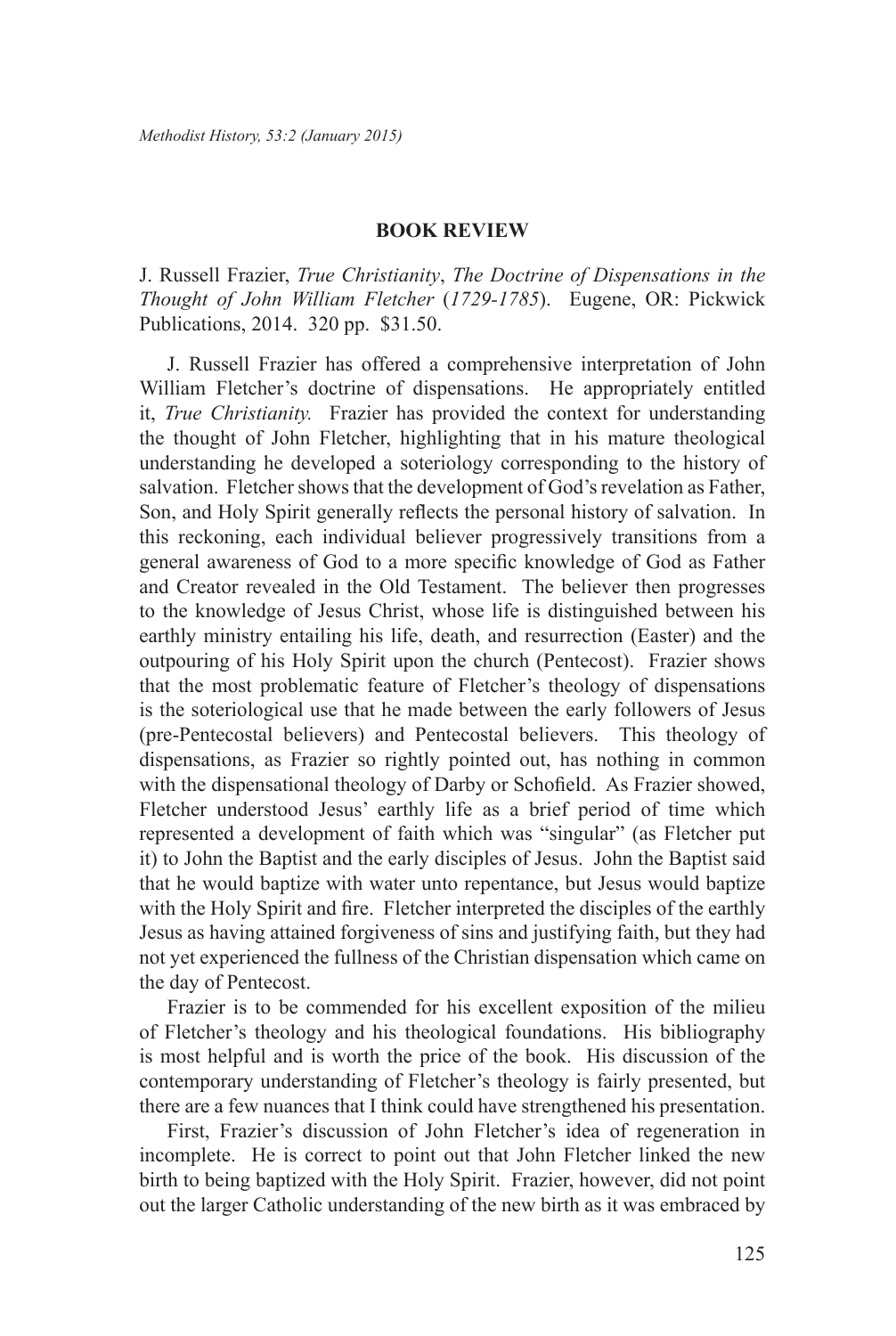Fletcher. As J. L. Rattenbury pointed out, Charles Wesley also equated being born of God or the new birth with Christian perfection, except in one possible verse.1 Likewise the early John Wesley equated Christian perfection with the new birth. Subsequently, John Wesley came to equate the term, the new birth, with initial justifying faith, but Charles Wesley and John Fletcher equated the new birth with Christian perfection. Fletcher's unpublished essay on the new birth equated it with Christian perfection. I located this essay in the Fletcher-Tooth Archival Collection as part of the Methodist Archives in the John Rylands Library of Manchester University, England, and it was published in *The Asbury Theological Journal.* 50.1 (Spring, 1998): 35-56. In consistency with his Nazarene Church background, Frazier assumed a uniform meaning of the term, the new birth, as if it only referred to initial justifying faith.

Frazier's definition of the new birth is apparently the source of his assertion that Fletcher used the phrase, the baptism of the Spirit, for initial justifying faith as well as Christian perfection. If so, that really contradicts Fletcher's explicit statements made on several occasions that he intended to make John Wesley consistent in linking the baptism of the Holy Spirit with Christian perfection. In effect, Frazier made Fletcher also "inconsistent" on the very issue that he charged John Wesley with being "inconsistent." Fletcher carefully developed his understanding of the baptism with the Spirit while he was at Trevecca and he never deviated from it. I have never seen a single instance in Fletcher's writings after 1770 where he identified the baptism with the Spirit with justifying faith. On the day of Pentecost, Fletcher says in his *Essay on Truth* that the believers moved from the dispensation of the Father, to the dispensation of the Son, and to the dispensation of the Spirit all at the same time, although he allowed that some may have only "seemed" to have moved into the dispensation of the Spirit when after a few days later they may have discovered indwelling sin still remaining in their hearts. Always for Fletcher, if one has entered the dispensation of the Spirit and has been baptized with the Spirit, he was *ipso facto* entirely sanctified. Fletcher often said that he himself had not entered the dispensation of the Spirit and he worried that he might die only a disciple of John the Baptist because he had not been made perfect in love through the baptism with the Spirit.

Frazier said Joseph Benson changed his mind about the linkage between the baptism with the Spirit and Christian perfection, but I have not find anything to support this shift. Frazier cites Benson's letter to Mary Bosanquet (Fletcher's future wife) in 1778 as proof of this, but his interpretation apparently resulted from an inadequate transcription of the letter. Benson complained to Mary Bosanquet about the "language" that Fletcher used to speak of those who had heard the gospel but refused it. Benson was referring to a manuscript that Fletcher had sent to him entitled

<sup>&</sup>lt;sup>1</sup> J. Ernest Rattenbury, *The Evangelical Doctrines of Charles Wesley's Hymns* (London: Epworth Press, 1941, 260-264; cf. John Tyson, *Charles Wesley on Sanctification* (Grand Rapids: Francis Asbury Press, 1986), 214-225.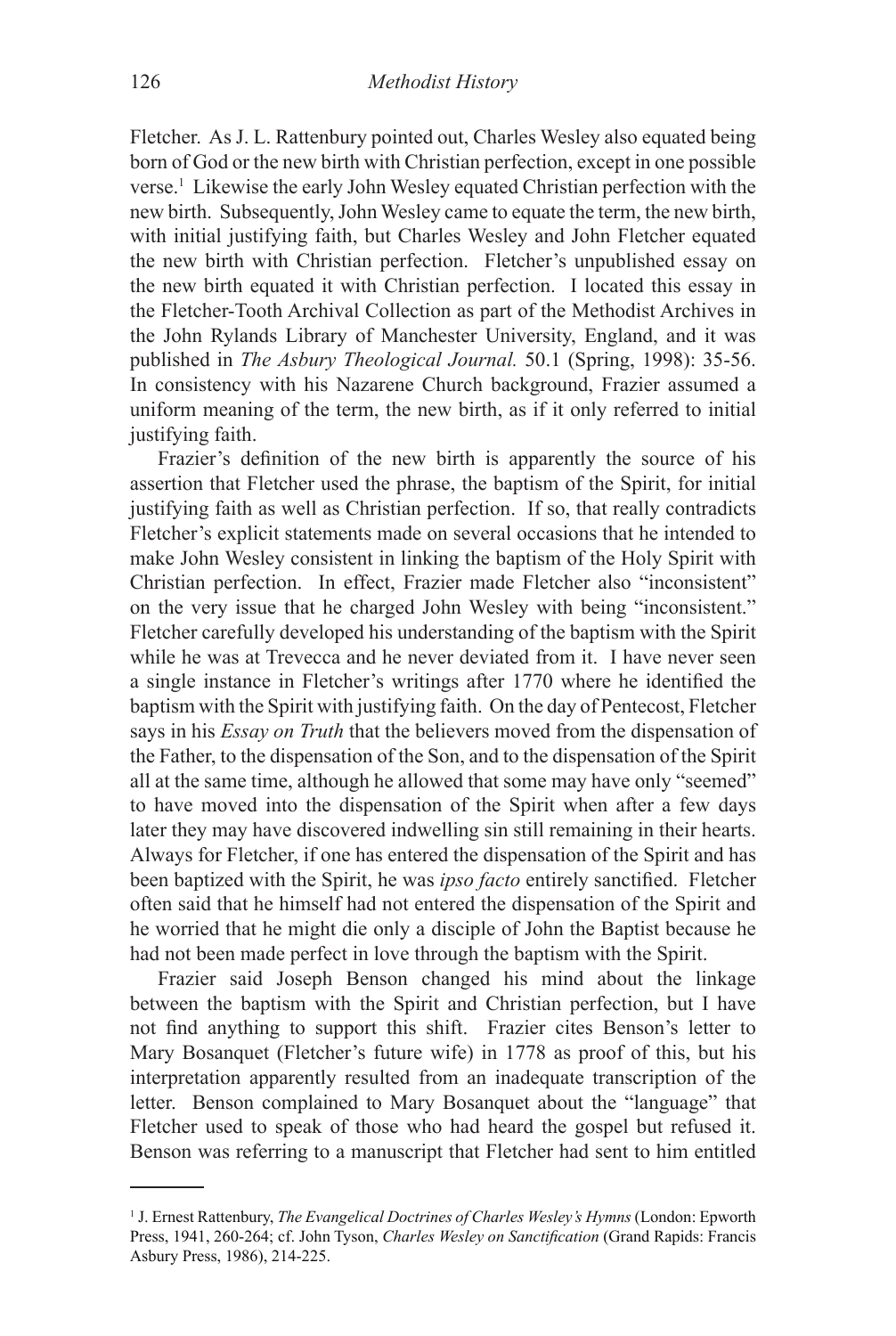"The Language of the Father's Dispensation." I also located this essay, and it is published along with the Fletcher's essay on the new birth in same issue of the *Asbury Theological Journal*. In that essay, Fletcher said that those who had heard the gospel but otherwise did not accept it could still be included in the Dispensation of the Father and as such the "language" of "children of God" could still be applied to them. Benson strongly objected to this idea. Benson said to Mary Bosanquet in the opening paragraph that he fully supported Fletcher's emphasis on "the baptism with the Spirit," noting "now who of us will contradict speak a word ag[ains]t this? Who of us will not, rather as we have ability  $\&$  opportunity bear our testimony to it? About this there is then can be no disputation." Rather, the disputed thing which "will be deem'd not only new but also unscriptural by most of the serious people in the nation" is the idea that "to whom the gospel is clearly preach'd  $\&$  its greatest blessing the fullness of the Spirit offer[e]d, may still be under the inferior dispensations of divine grace" and thus be "called children of God." If Benson had been referring to Fletcher's use of the language of the baptism with the Spirit, Benson could not have called it in 1778 something "new" and unacceptable to Methodists because Fletcher's *Last Check* (explaining that Christian perfection was through the baptism with the Spirit) had already been published and endorsed by John Wesley three years earlier. Just one year before writing this letter, Benson actually said in 1777 his views about the baptism with the Spirit had not changed since he was at Trevecca. This fact must have escaped Frazier's attention because he quoted this material (see Frazier, n161, p. 191). Frazier also reported that Benson's published sermons on sanctification excluded pneumatological language, but Benson actually said that we are fully sanctified through the fullness of the Spirit.<sup>2</sup> In the appendix to his biography of Fletcher in 1804, Benson defended Fletcher's theology of Pentecost against his critics, noting in particular Fletcher defined being "sanctified wholly" with "the fullness of the Spirit" and "Pentecost."3

Finally, Frazier thinks that Fletcher did not equate the baptism with the Spirit and Christian perfection. Fletcher says without qualification in a letter to Charles Wesley that "the difference [between your brother and me] consists (if there is any) in my thinking, that those who were . . . baptized and sealed with the Holy Ghost on the day of Pentecost . . . were in the state of Christian perfection . . . . As contradistinguished from the faith of the babes, or carnal believers . . . which the apostles had before the day of Pentecost.4 I believe this characterization of the two classes of Christian is consistently maintained throughout Fletcher's writings after 1770. Fletcher of course had a wide assortment of interchangeable terms to describe the larger meaning of

<sup>2</sup> Joseph Benson, *Two Sermons on Sanctification* (Leeds, 1782), 29.

<sup>3</sup> Benson, *The Life of the Rev. John William de la Flechere*, in *Works*, 8:435-436.

<sup>4</sup> *"Unexampled Labours," Letters of the Revd John Fletcher to leaders in the Evangelical Revival*, ed., with an introduction by Peter Forsaith, with additional notes by Kenneth Loyer (London: Epworth, 2008), 320.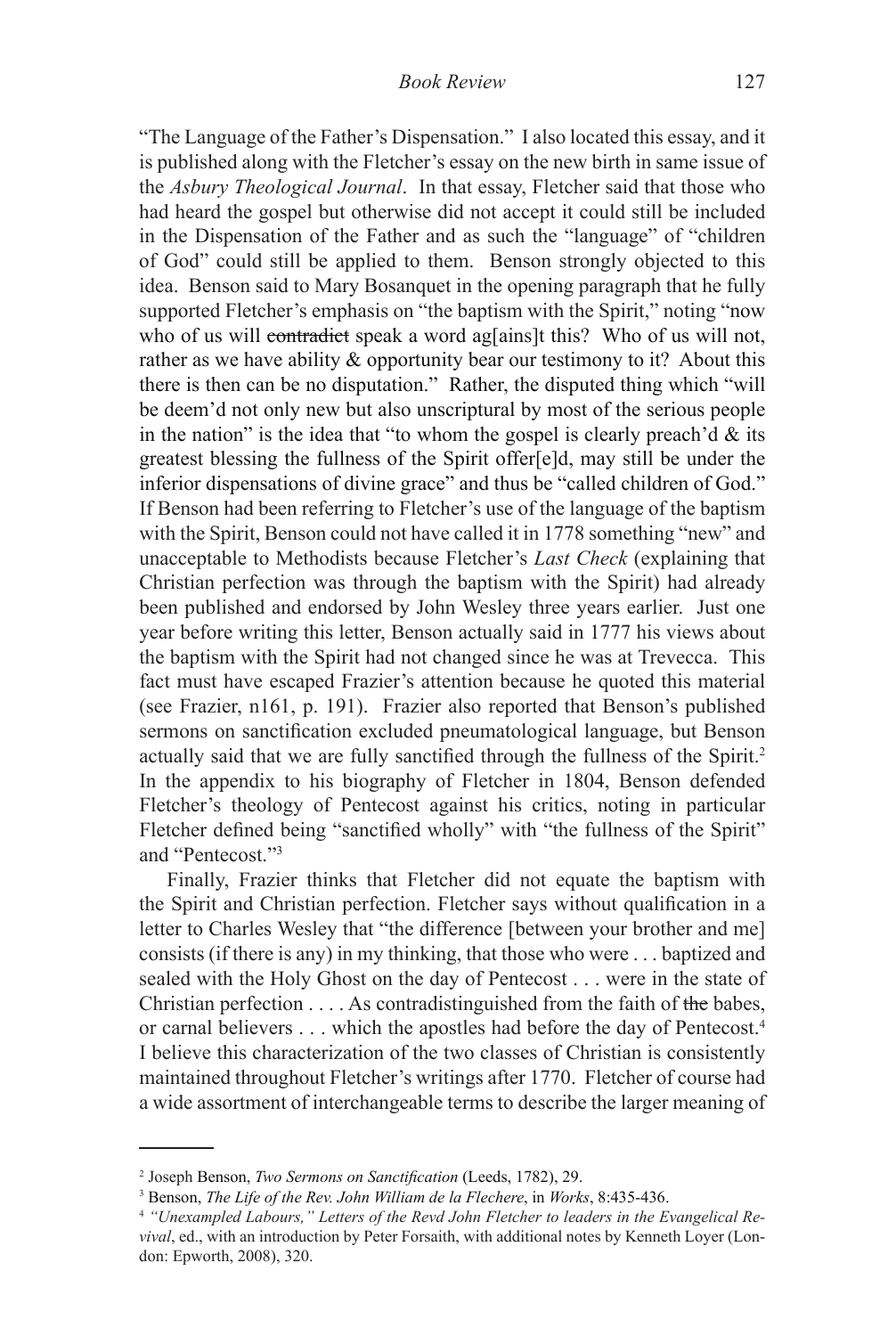perfection, as Frazier has carefully shown.

One can assume that Fletcher understood that Pentecost marked the birthday of the Church, and we know that he supported the rituals and beliefs of the Church of England. His ecclesiastical practices saved his soteriology from an individualistic view of holiness, but his writings in isolation from his actual practice as the vicar of Madeley led to a kind of individualism in early American Methodism and in the subsequent Wesleyan holiness movement where entire sanctification was absolutized and narrowed down to a crisis moment. Fletcher consistently insisted that only fully sanctified believers were Pentecostal believers and that the believer needed "daily" and more complete baptisms with the Spirit as one grew in sanctifying grace.

Frankly, I think Fletcher's unqualified equation of Christian perfection with the baptism with the Spirit tended toward a contradiction of the baptismal/confirmation liturgy. No one who has become a member of the Church through water baptism (Easter) and confirmation with the laying of hands (Pentecost) can be called literally a pre-Pentecostal believer. Experientially, I think Fletcher was right that such believers may not measure up to their status as a Christian and may be living beneath their privilege as a Pentecostal believer, but nonetheless they are Christian believers and they have access to all the potentialities of divine grace. There is literally no such thing as a pre-Pentecost believer in the strict sense of the term. Benson explained in the appendix to his biography that Fletcher intended his comments about Pentecost and the baptism with the Spirit to be taken metaphorically, but if so, it is not clear that he did. Nor was it clear to Fletcher's critics. Frazier was rightly worried about any attempt to "flatten out" Fletcher's theology of Pentecost, but it is equally important recognize the dispensational demarcations that were so important to Fletcher. As Frazier so accurately argues, each succeeding dispensations includes the previous ones, but at the same time Fletcher was consistent in maintaining their differences and insisting on the superiority of each advancing higher dispensations.

Frazier's fine exposition is a reminder of one of the early leaders of Methodism whose influence was profound and extensive.

Laurence W. Wood *Frank Paul Morris Professor of Systematic Theology/Wesley Studies Asbury Theological Seminary Wilmore, Kentucky*